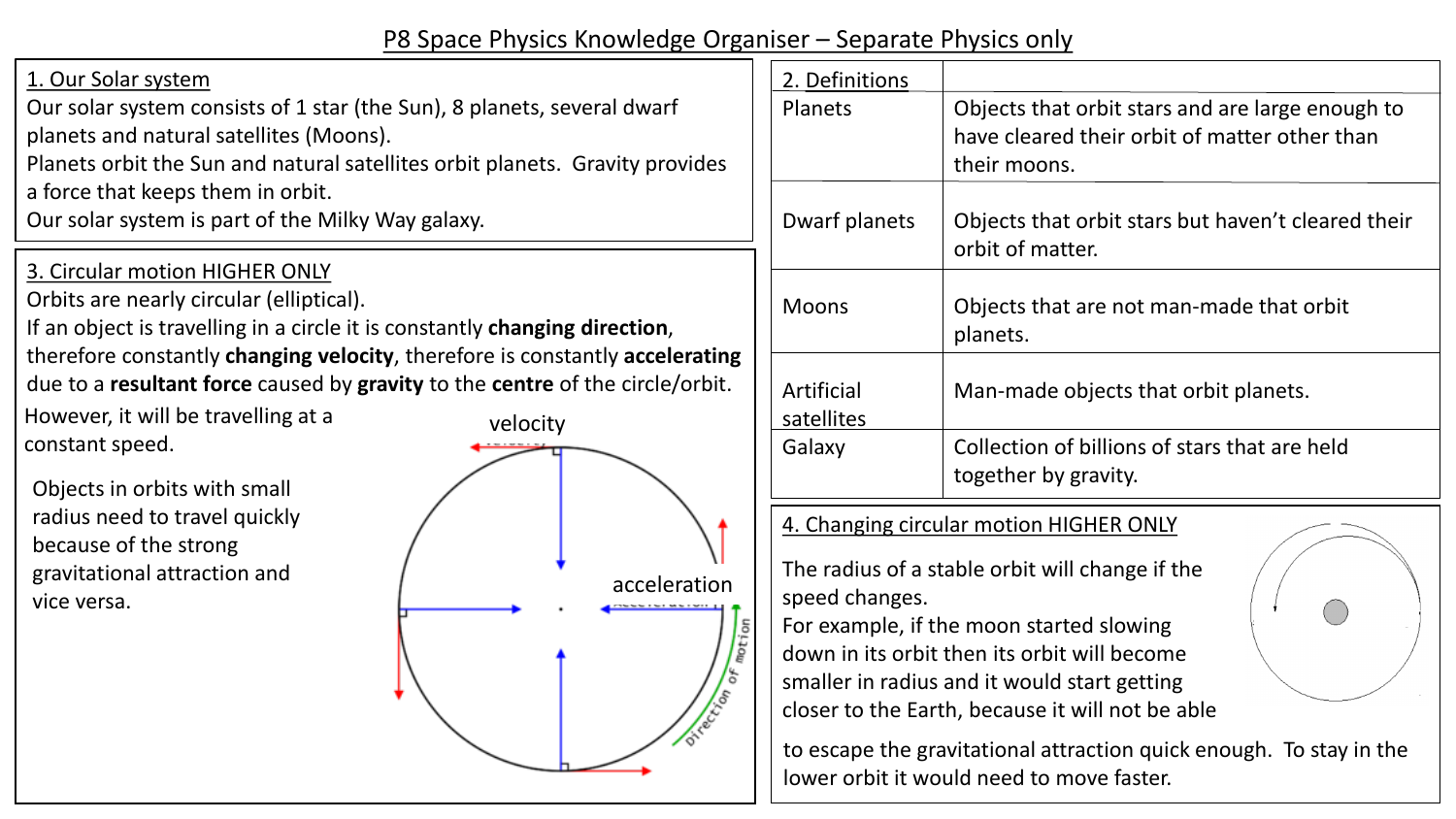5. The life cycle of stars

All stars, including our Sun, undergo steps in a life cycle (see diagram to the right). Our Sun is currently in the main sequence stage.

Nebula – cloud of dust and gas (mainly hydrogen gas) pulled together by gravitational attraction, causing temperature to rise.

Protostar – as temperature rises in the nebula and density increases the nuclei in the star collide with each other. Eventually the temperature is high enough that the collisions cause the hydrogen nuclei to fuse into helium nuclei and release large amounts of energy.

Main sequence – outward pressure from nuclear fusion balances the force of gravity inwards. Typically lasts billions of years but shorter for more massive stars.

Red Giant – eventually the hydrogen nuclei run out and the star swells. It becomes red because the surface cools. In the core helium nuclei are fused and then heavier elements, up to the production of iron.

White dwarf – the outer layer of the red giant drifts into space leaving behind a hot, dense solid core called a white dwarf.

Black dwarf – the white dwarf cools down and emits less energy until it emits hardly any and becomes a black dwarf.

Super red giant – same as a red giant but bigger



Supernova – more massive stars, after going through the super red giant phase expand and contract several time and undergo more nuclear fusion, up to iron. Eventually they explode in a supernova, and undergo fusion of iron into heavier elements, which go on to become new stars or planets.

Neutron star/black hole - the centre of the supernova becomes a very dense neutron star. If it is a massive enough star this core left behind will become a black hole instead.